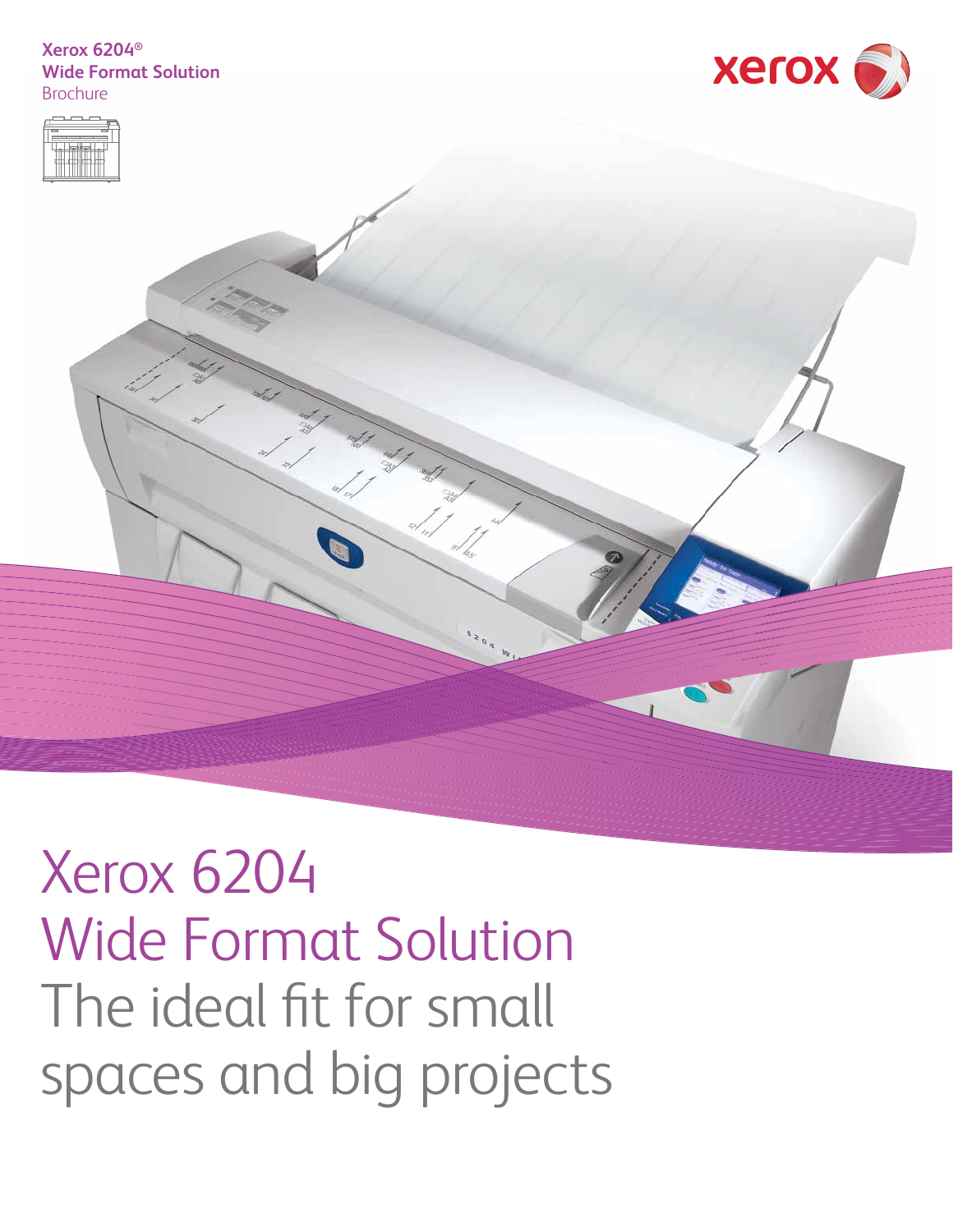# A wide format solution that's incredibly flexible and perfectly sized.

# **The fast, affordable Xerox 6204® Wide Format Solution makes it easy to print, copy and scan a wide range of high quality large-sized documents.** It prints

and copies up to 5 D/A1-size prints per minute—big-time speed for such a relatively small printer. The 6204 provides scanning options that enable even the most complex documents to be converted to electronic formats and stored anywhere on your network. Plus, our innovative toner and drum technologies enable the 6204 to deliver outstanding image quality at 600 x 600 dpi for both copying and printing. And even casual users will find its intuitive menus and touchscreen interface simple and easy to use.

**Get it all right where you need it. While the 6204 is loaded with powerful features, its small footprint requires very little space,**  making it perfect for crowded offices or **construction sites. It also requires very little effort to integrate with your existing**  workflow, meaning it will quickly and **seamlessly help you boost your productivity.**

# **Outstanding performance**

The 6204 consistently delivers the kind of printing speed and versatility that produces up to 5 D/A1-size prints per minute, using drum and toner technologies that produce extremely uniform grayscales and solids on outputs up to 36 inches wide and up to 49.2 feet long. You'll enjoy reliable copying power that supports even the most demanding requirements, allowing you to choose features like collated sets or nine levels of copy density, and save time with Job Recall. And the 6204 offers enhanced scanning flexibility featuring the fastest on-board scanner in its class. You'll be able to convert scanned files to formats like TIFF, PDF, or CALS Type 1 and 2—allowing you to share, store or print files anywhere on your network.

# **Incredible Reliability**

The 6204's design is built on proven Xerox technology providing you with incredible reliability day in and day out.

# **Designed to work the way you do**

Choose the Xerox 6204 solution that best fits your specific job and workflow requirements.

- **Printer Only** creates outstanding image quality and big productivity in a small footprint—all at an affordable price.
- **Digital Copier/Printer** adds copying capabilities through intuitive menus and an easy-to-use interface.
- **Digital Copier/Printer with Scan-to-Net** is a complete multifunction system that offers full mobility of documents—from PC to Printer and from Printer to PC.
- **Digital Copier/Printer with the Wide Format Scan System** adds significant scanning capabilities with options for color scanning.









**Printer only Copier Access Copier Access Printer Scan-to-Net Scan-to-Net Wide Format Scan System**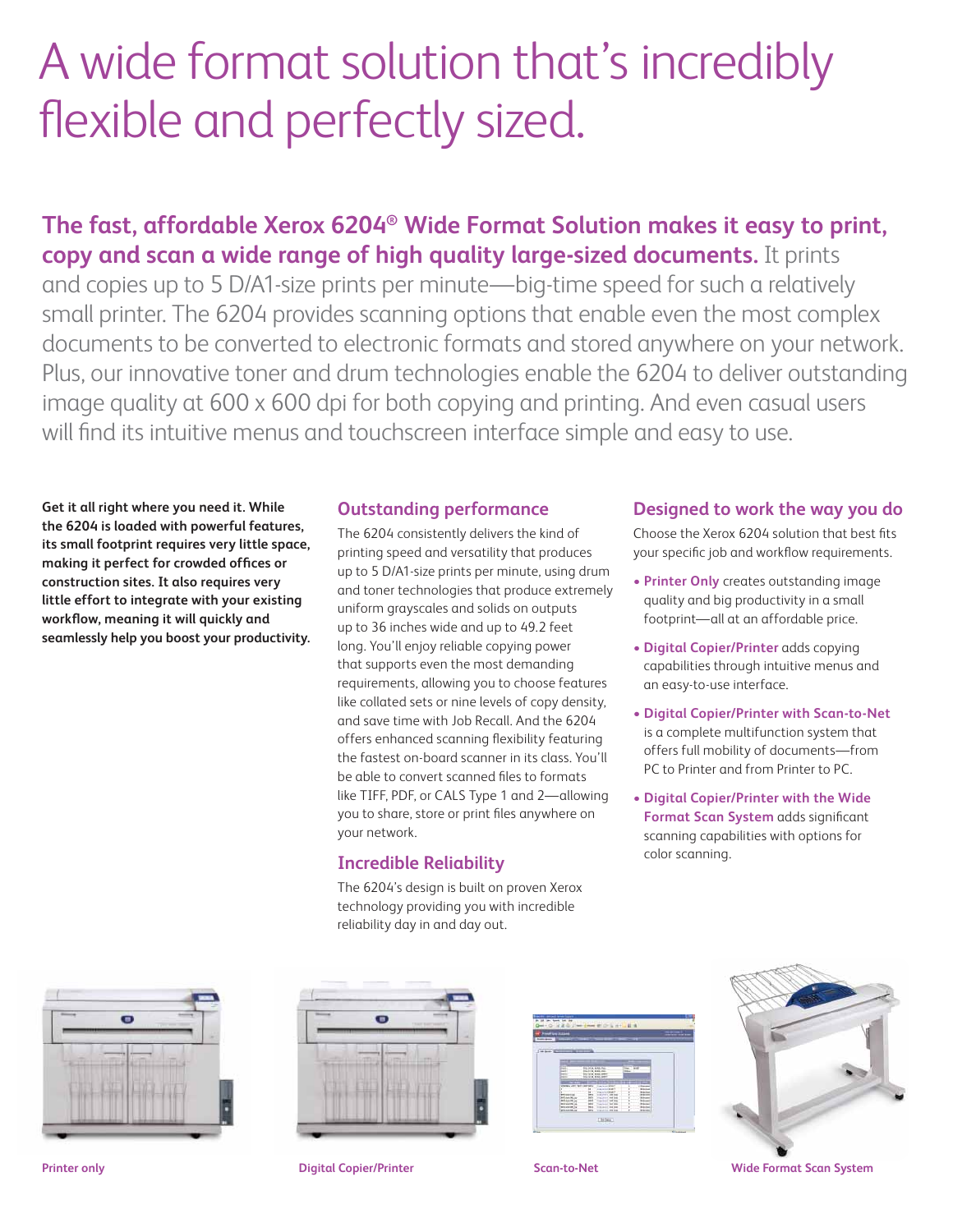



Simple, intuitive menus quickly turn even casual users into experts to maximize the productivity of any workflow.

Scans of original documents are straightened and cleaned using automatic de-skewing and de-speckling.

# **Get sharp, clear images print after print**

Your important prints, scans and copies deserve nothing less than superior image quality. Count on sharp, precise detail on even the most complex engineering, architectural and schematic renderings.

# **Choose the print server that best meets your needs**

The Basic Print Server is integrated into the 6204 and gives you the ability to affordably and productively print, copy and scan—as well as a range of powerful features.

- • **BT Plot Assistant**—Submit document sets with ease; commonly used print settings do not have to be re-entered.
- **Virtual Printers**—Set up parameters to be used for every job submitted—up to 100 Virtual Printers.
- **ScanTools, TWAIN Driver and ScanViewer** (with Scan-to-Net option) provide fast, efficient scanning capabilities.

The FreeFlow Accxes Print Server adds productivity-enhancing features to make the 6204 a versatile solution for your needs today—and beyond.

**• Concurrency**—Receive and RIP a job, print, scan, retrieve a scan, and view the Web Printer Management Tool simultaneously.



Accxes® Print Server delivers power and flexibility for today and

the future.

The optional FreeFlow®

A small footprint and front-exit paper path let you put the 6204 almost anywhere including where you need it.

- • **Easy-to-use client software**—Utilize tools like the Document Submit Tool, which makes it easy to print complex jobs.
- **Media mapping/auto rotation**—Copy or print any image onto any loaded paper.
- **Copy from memory**—Reprint the last scanned job without rescanning.
- **Sample copy**—Print a portion of an image for validation without printing the entire print.
- Image overwrite-Image files are automatically erased for security.
- **InstantAccxes**—Drag and drop documents into Hot Folders for a streamlined workflow from anywhere on the network.
- • **TotalAccxes** —Scan documents using the on-board scanner or Wide Format Scan System and print to a selected remote printer.

# **The total support you need**

We support your entire solution, from printer to media and consumables. Our worldwide network of award-winning service professionals is always ready to help you make the most of your Xerox solution and help you grow your business.

Our guarantee is the leader in the industry. The Xerox Total Satisfaction Guarantee applies to equipment under a Xerox warranty or Xerox maintenance agreement, subject to certain restrictions.



Scan-to-mailbox, FTP or remote printer options available for added functionality.



The 6204 is completely upgradable, letting you enhance its features and performance as your needs grow.

# **Designed for demanding wide format applications like these:**

- Architectural or construction plans
- Architectural or engineering renderings
- Schematics
- Electrical diagrams (e.g., wiring)
- Mechanical 2D
- Solids modeling
- Mechanical 3D
- Scientific/Medical
- Seismic
- GIS/Mapping